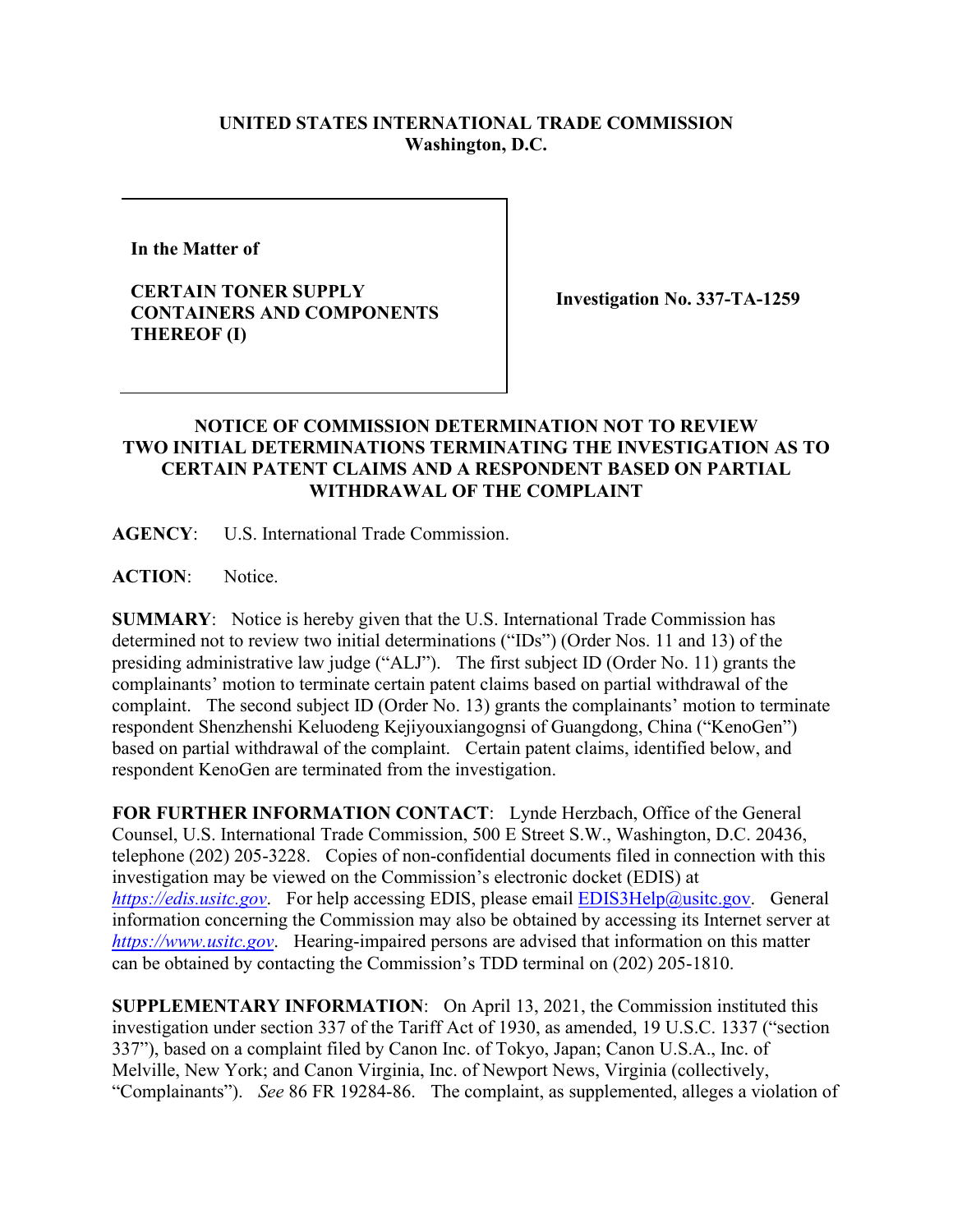section 337 based upon the importation into the United States, sale for importation, or sale after importation into the United States of certain toner supply containers and components thereof by reason of infringement of certain claims of U.S. Patent Nos. 10,209,667 ("the '667 patent"); 10,289,060 ("the '060 patent"); 10,289,061 ("the '061 patent"); 10,295,957 ("the '957 patent"); 10,488,814 ("the '814 patent"); 10,496,032 ("the '032 patent"); 10,496,033 ("the '033 patent"); 10,514,654 ("the '654 patent"); 10,520,881 ("the '881 patent"); 10,520,882 ("the '882 patent"); 8,565,649; 9,354,551; and 9,753,402. *Id*. The complaint further alleges that a domestic industry exists. *Id*. The notice of investigation names twenty-six respondents, including KenoGen. *Id*. At institution, the Commission severed the investigation into two investigations. The present investigation was instituted to determine whether there is a violation of section 337 in the importation, sale for importation, or sale within the United States after importation of toner supply containers and components thereof by reason of infringement of claims 1, 3, 6-8, and 11 of the '667 patent; claims 1, 2, and 6-8 of the '060 patent; claims 1-3, 6-8, and 11 of the '061 patent; claims 1, 2, 4, 7-9 and 12 of the '957 patent; claims 1, 4, 7-9, and 12 of the '814 patent; claims 1, 4, 7-9, 12, 50, 53, 56-58, and 61 of the '032 patent; claims 1, 5, 8-10, 13, 14, 18, 21-23, and 26 of the '033 patent; claims 1, 3-5, 46, and 48-50 of the '654 patent; claims 1, 5, 8-10, and 13 of the '881 patent; and claims 1 and 6-8 of the '882 patent. *Id.* The Office of Unfair Import Investigations ("OUII") is also a party to the investigation. *Id*.

On July 15, 2021, Complainants filed a motion to terminate this investigation with respect to respondent KenoGen based on partial withdrawal of the complaint. On July 26, 2021, OUII filed a response in support of the motion.

On August 4, 2021, Complainants filed a motion to terminate the investigation, based on partial withdrawal of the complaint, as to the following claims: claims 3, 6, 7, 8, and 11 of the '667 patent; claims 2, 6, 7, and 8 of the '060 patent; claims 2, 3, 6, 7, 8, and 11 of the '061 patent; claims 2, 4, 7, 8, 9, and 12 of the '957 patent; claims 4, 7, 8, and 9 of the '814 patent; claims 1, 4, 7, 8, 9, 12, 53, 56, and 57 of the '032 patent; claims 5, 8, 9, 10, 14, 18, 21, 22, 23, and 26 of the '033 patent; claims 1, 3, 4, 5, 48, and 49 of the '654 patent; claims 5, 8, and 9 of the '881 patent; and claims 6 and 7 of the '882 patent. That same day, OUII filed a response in support of the motion.

On August 12, 2021, the ALJ issued the first subject ID granting Complainants' motion to terminate certain patent claims. *See* Order No. 11 (Aug. 12, 2021). The first subject ID finds that Complainants meet the requirements of Commission Rule 210.21(a) (19 CFR 210.21(a)) and there are no extraordinary circumstances that would prevent the requested partial termination of the investigation. The ID further finds no prejudice if the motion is granted. No party petitioned for review of the first subject ID.

On August 13, 2021, the ALJ issued the second subject ID granting Complainants' motion to terminate KenoGen. *See* Order No. 13 (Aug. 13, 2021). The second subject ID finds that the motion complies with Commission Rule 210.21(a) (19 CFR 210.21(a)), and was made before the issuance of any ID on violation of section 337, and that there are no extraordinary